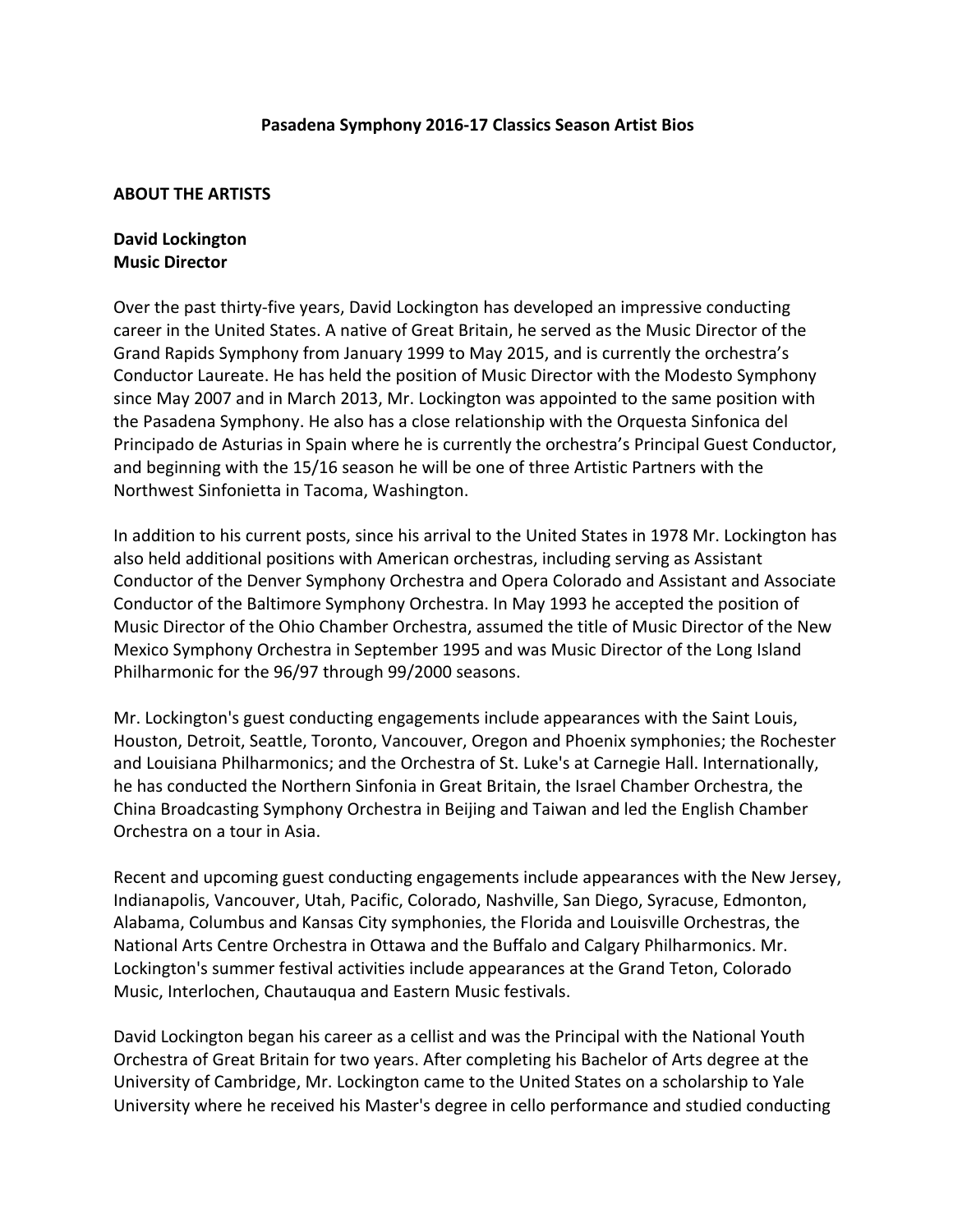with Otto Werner Mueller. He was a member of the New Haven Symphony Orchestra and served as assistant principal cellist for three years with the Denver Symphony Orchestra before turning to conducting.

## **Nicholas McGegan Principal Guest Conductor**

As he embarks on his fourth decade on the podium, Nicholas McGegan  $-$  long hailed as "one of the finest baroque conductors of his generation" (London *Independent*) and "an expert in 18thcentury style" (*The New Yorker*) — is recognized for his probing and revelatory explorations of music of all periods. In 2015, Philharmonia Baroque Orchestra celebrates his 30th year as music director and he is also Principal Guest Conductor of the Pasadena Symphony.

McGegan has established the San Francisco-based Philharmonia Baroque Orchestra and Philharmonia Chorale as one of the world's leading period-performance ensembles, with notable appearances at Carnegie Hall, Lincoln Center, the London Proms, the Amsterdam Concertgebouw, and the International Handel Festival, Göttingen. PBO's 2015/16 season sees the orchestra returning to Carnegie Hall for a performance of Scarlatti's *La Gloria di primavera*, in addition to tours of the piece in California's Bay Area and Quebec. As a guest conductor, McGegan's 15/16 season features appearances with the Los Angeles Philharmonic (with which he has appeared annually for nearly 20 years), St. Louis, Baltimore, BBC Scottish, RTÉ National, and New Zealand Symphonies; the Cleveland Orchestra/Blossom Music Festival; and the Orchestra of St. Luke's at Caramoor and Carnegie Hall.

Throughout his career, McGegan has defined an approach to period style that sets the current standard: intelligent, infused with joy, and never dogmatic. Under his leadership Philharmonia Baroque continues to expand its repertoire into the Romantic Era and beyond. Calling the group's recent recording of the Brahms *Serenades* "a truly treasurable disc," James R. Oestreich in *The New York Times* made special note of the performance's "energy and spirit." The recording, said *Voix des Arts*, offers "evidence that 'period' instruments are in no way inhibited in terms of tonal amplitude and beauty. These are ... exceptionally beautifully played performances."

McGegan's ability to engage players and audiences alike has made him a pioneer in broadening the reach of historically informed practice beyond the world of period ensembles to conventional symphonic forces. His guest-conducting appearances with major orchestras  $$ including the New York, Los Angeles, and Hong Kong Philharmonics; the Chicago, Milwaukee, St. Louis, Toronto, Sydney, and New Zealand Symphonies; the Cleveland and the Philadelphia Orchestras; and the Royal Northern Sinfonia and Scottish Chamber Orchestra — often feature Baroque repertoire alongside Classical, Romantic, 20th-century and even brand-new works: Mendelssohn, Sibelius, Britten, Bach and Handel with the Utah Symphony; Poulenc and Mozart with the City of Birmingham Symphony Orchestra; Mahler and Mozart with the Pasadena Symphony Orchestra; and the premiere of Stephen Hough's Missa Mirabilis with the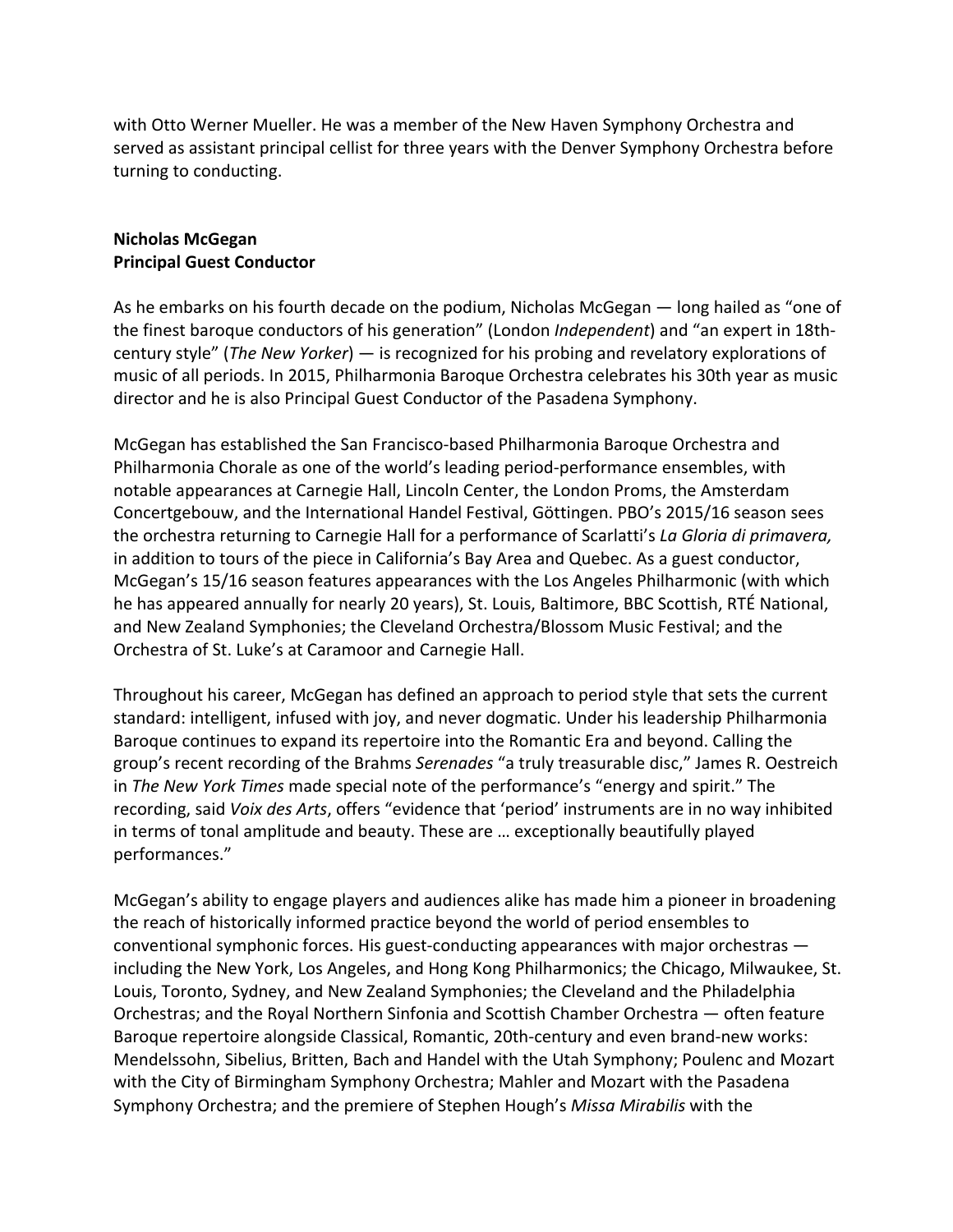Indianapolis Symphony Orchestra, paired with Haydn, Brahms and Mendelssohn. His position in Pasadena provides the opportunity to conduct a wider range of his favorite repertoire, including Dvořák, Britten, Elgar, Mahler, Brahms and Wagner.

Active in opera as well as the concert hall, McGegan was principal conductor of Sweden's perfectly preserved 18th-century Drottningholm Theater from 1993 to 1996, Artistic Director and conductor at the Gottingen Handel Festival for 20 years (1991-2011), and Principal Guest Conductor at Scottish Opera in the 1990s. He has also been a frequent guest conductor, appearing at Covent Garden, San Francisco, Santa Fe, and Washington. Mr. McGegan has enjoyed a long collaboration with groundbreaking choreographer Mark Morris, notably the premiere performances of Morris's production of Rameau's *Platée* at the Edinburgh Festival, Handel's Acis and Galatea, L'Allegro at Ravinia, the Mostly Mozart Festival in New York, and Cal Performances in Berkeley.

His discography of more than 100 releases includes the world premiere recording of Handel's *Susanna,* which garnered both a Gramophone Award and a GRAMMY<sup>®</sup> nomination, and recent issues of that composer's *Solomon, Samson* and *Acis and Galatea* (the little-known version adapted by Felix Mendelssohn). Under its own label, Philharmonia Baroque Productions (PBP), Philharmonia Baroque Orchestra has recently more than half a dozen acclaimed archival recordings in addition to the Brahms *Serenades*: Beethoven's Symphonies 4 and 7, Berlioz's Les *Nuits d'été* and selected Handel arias with Lorraine Hunt Lieberson; Haydn Symphonies No. 88, 101 and 104, nominated for a GRAMMY® Award; Haydn Symphonies 57, 67, and 68; Vivaldi's Four Seasons and other concerti with Elizabeth Blumenstock as violin soloist; Handel's Atalanta with soprano Dominique Labelle in the title role; and *Teseo* with Labelle singing the role of Medea. Scarlatti's *La Gloria di Primavera* is slated for release in early 2016. He also records regularly with Hungary's Capella Savaria, most recently discs of violin concerti of Haydn and Kraus, with discs of Schubert and Mozart on the horizon.

Mr. McGegan is committed to the next generation of musicians, frequently conducting and coaching students in residencies and engagements at Yale University, the Juilliard School, Harvard University, the Colburn School, Aspen Music Festival and School, Sarasota Music Festival, and the Music Academy of the West. In 2013 he was awarded the honorary degree of Doctor of Music by the San Francisco Conservatory of Music and delivered the commencement address. 

Born in England, Nicholas McGegan was educated at Cambridge and Oxford and taught at the Royal College of Music, London. He was made an Officer of the Most Excellent Order of the British Empire (OBE) in the Queen's Birthday Honours for 2010 "for services to music overseas." Most recently, he was invited to join the board of Early Music America. His awards also include the Halle Handel Prize; an honorary professorship at Georg-August University, Göttingen; the Order of Merit of the State of Lower Saxony (Germany); the Medal of Honour of the City of Göttingen, an honorary doctorate from the San Francisco Conservatory of Music, and an official Nicholas McGegan Day, declared by the Mayor of San Francisco in recognition of his distinguished work with Philharmonia Baroque.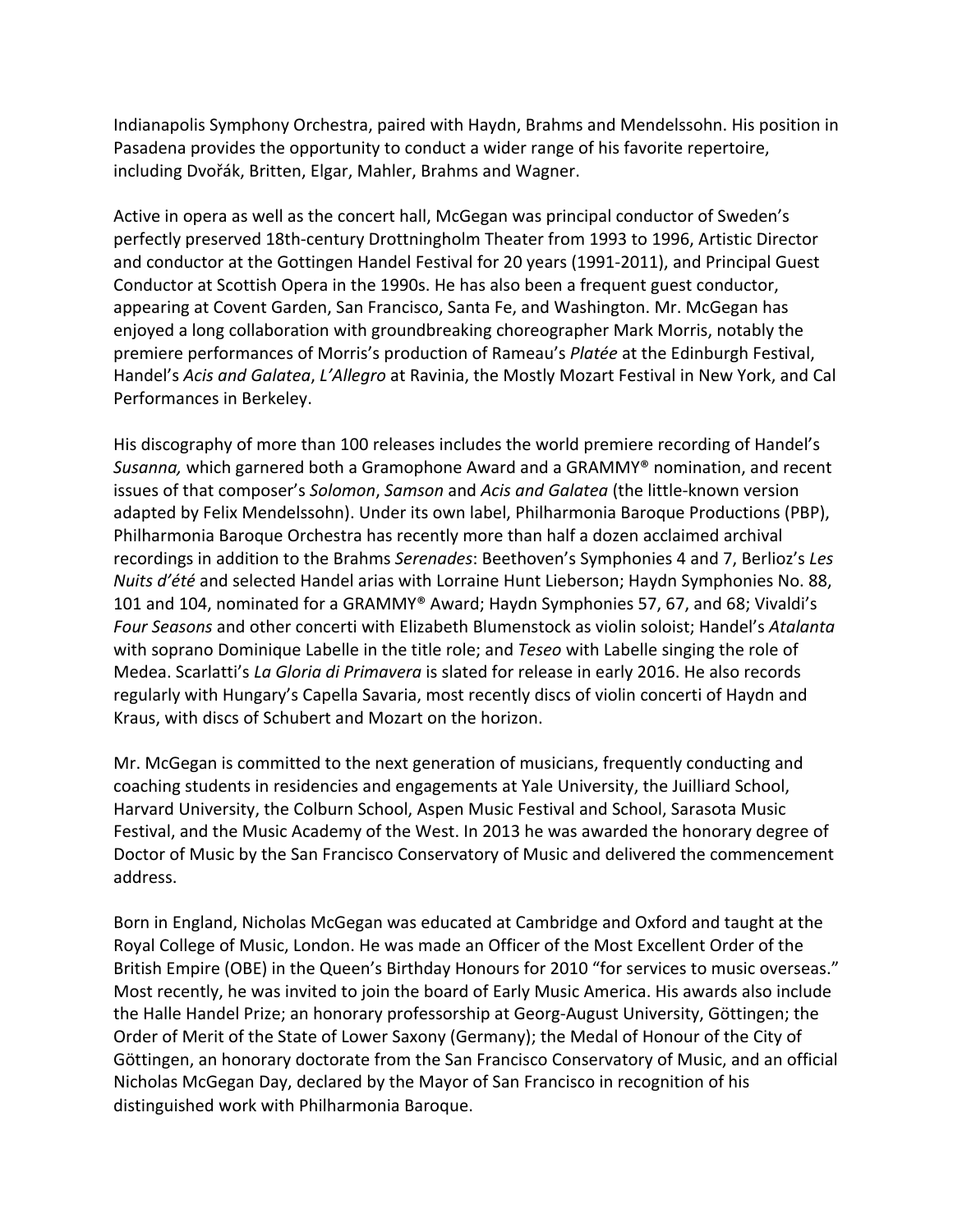# **Elena Urioste Violin**

Elena Urioste, recently selected as a BBC New Generation Artist and featured on the cover of *Symphony* magazine, has been hailed by critics and audiences alike for her lush tone, the nuanced lyricism of her playing, and her commanding stage presence. Since first appearing with the Philadelphia Orchestra at age thirteen, she has made acclaimed debuts with major orchestras throughout the United States, including the Cleveland Orchestra, New York Philharmonic, Boston Pops, Buffalo Philharmonic, and the Chicago, National, Atlanta, Baltimore, Detroit, Pittsburgh, Richmond, and San Antonio Symphony Orchestras. Abroad, Elena has appeared with the London Philharmonic Orchestra, BBC Symphony, BBC Philharmonic, BBC National Orchestra of Wales, Würzburg Philharmonic, Hungary's Orchestra Dohnányi Budafok and MAV Orchestra, and Orquesta Sinfonica de la Universidad de Guanajuato.

She has performed recitals in such distinguished venues as Wigmore Hall in London, Carnegie Hall's Weill Recital Hall, Konzerthaus Berlin, the Sage Gateshead in Newcastle, and the Mondavi Center at the University of California-Davis. Recent engagements have included return performances with the Chicago Symphony and Detroit Symphony Orchestras, the BBC Philharmonic, and the BBC National Orchestra of Wales; and debuts with the Tucson, Asheville, and Edmonton Symphony Orchestras, the San Francisco Symphony Youth Orchestra, and the New York Youth Symphony, with whom she toured Argentina in the summer of 2015.

Elena's 2015/16 season highlights include debuts with the San Francisco, Alabama, Kitchener-Waterloo, South Florida, and Des Moines Symphony Orchestras; returns to the Knoxville, Tucson, and Amarillo Symphony Orchestras and the Heartland Festival Orchestra; and residencies at the Roman River Festival in England, the Verbier Festival at Schloss Elmau in Germany, and Chamber Music Sedona WinterFest in Arizona.

As first-place laureate in both the Junior and Senior divisions of the Sphinx Competition, Elena debuted at Carnegie Hall's Isaac Stern Auditorium in 2004 and has returned annually as soloist. She has collaborated with acclaimed conductors Sir Mark Elder, Christoph Eschenbach, Yannick Nézet-Séguin, Robert Spano, and Keith Lockhart; pianists Mitsuko Uchida, Dénes Várjon, Christopher O'Riley, and Ignat Solzhenitsyn; cellists Peter Wiley, Colin Carr, and Carter Brey; violists Kim Kashkashian and Michael Tree; and violinists Joseph Silverstein, Shlomo Mintz, and Cho-Liang Lin. An avid chamber musician as well as soloist, Elena frequently performs in recital with pianist Michael Brown and cellist Nicholas Canellakis, and has been a featured artist at the Marlboro, Ravinia and Ravinia's Steans Music Institute, La Jolla, and Sarasota Music Festivals, as well as Switzerland's Sion Valais International Music Festival.

Elena's awards include the inaugural Sphinx Medal of Excellence, a London Music Masters Award, a Salon de Virtuosi career grant, and first prize in the Sion International Violin Competition, which also awarded her its audience prize and the prize for best performance of the competition's newly commissioned work.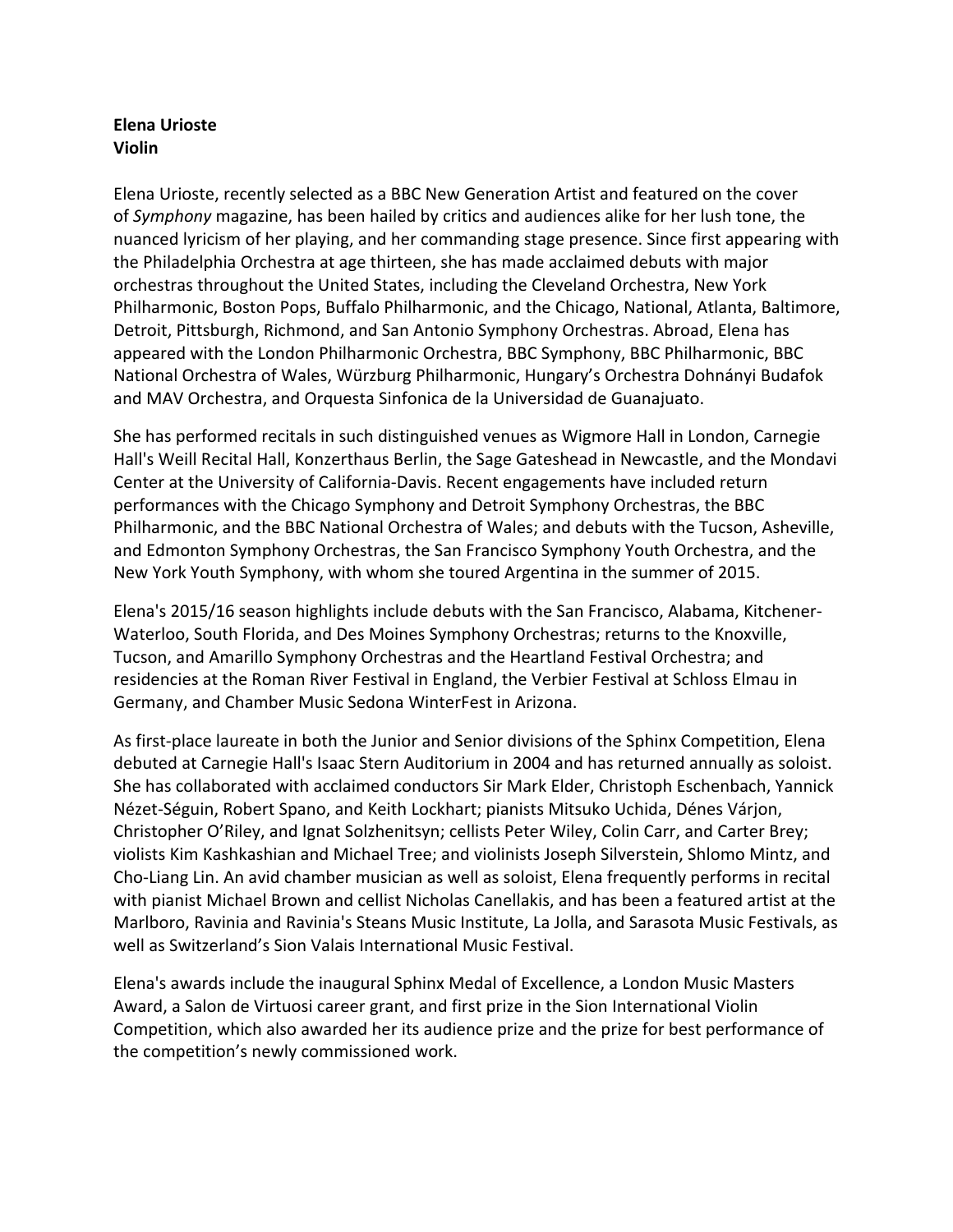Her media credits include the popular radio programs *From the Top* and *Performance Today*, appearances on Telemundo and NBC's *Today Show*, and a McGraw Young Artists Showcase performance for a live studio audience at WQXR's Greene Space in New York City. She was featured in the Emmy award-winning documentary *Breaking the Sound Barrier*, and in numerous magazines including *Symphony*, *The Strad*, *Strings*, and *Latina*, which included her in its 15th anniversary issue as one of its "Future Fifteen." Her first CD was released on the White Pine label, and her second recording -- with pianist Michael Brown -- will be released in 2015. Elena made her acting debut in the independent feature film *But Not For Me*, written and directed by Ryan J. Carmichael, as the lead female role of Hope. The film premiered at the 2015 Brooklyn Film Festival and won the award for Best Original Score, to which Elena contributed.

Elena is a graduate of the Curtis Institute of Music where she studied with Joseph Silverstein, Pamela Frank, and Ida Kavafian. She completed graduate studies with Joel Smirnoff at The Juilliard School. Other notable teachers include David Cerone, Choong-Jin Chang, Soovin Kim, and the late Rafael Druian.

The outstanding instruments now being used by Elena are an Alessandro Gagliano violin, Naples c. 1706, and a Nicolas Kittel bow, both on generous extended loan from the private collection of Dr. Charles E. King through the Stradivari Society of Chicago.

# **Ray Ushikubo Piano**

Exhibiting an innate musicality well beyond his years, fifteen-year-old Japanese-American pianist Ray Ushikubo has already performed on the stages of Carnegie Hall and Merkin Concert Hall in New York City, and on NBC's The Tonight Show with Jay Leno. Since his solo orchestral debut at age 10 with the Young Musicians Foundation Orchestra at Los Angeles's Dorothy Chandler Pavilion, Ray has appeared with world-renowned pianist Lang Lang at Orange County's Segerstrom Concert Hall, and with pianist and conductor Jeffrey Kahane and the Los Angeles Chamber Orchestra at Royce Hall in Los Angeles. A recipient of the prestigious Davidson Fellow Laureate Award in 2014, Ray won the 2016 Piano Concerto Competition at the Aspen Music Festival and School.

During the 2016–2017 season, Ray makes his debut with the Pasadena Symphony and the Modesto Symphony Orchestra performing Gershwin's Rhapsody in Blue with conductor David Lockington. He also performs the Grieg Piano Concerto with The Dream Orchestra at the Broad Stage in Santa Monica.

Recent engagements include performances with the Los Angeles Chamber Orchestra, the Reno Philharmonic Orchestra, the Los Angeles-based ensemble MUSE/IQUE, the Asia America Youth Symphony; with conductors Jeffrey Kahane, Laura Jackson, David Benoit and Rachel Worby. At age 13, he performed and conducted from the keyboard Bach's Keyboard Concerto in D minor, BWV 1052, with the Academy Virtuosi at the Colburn School. More recently, Ray has given solo recitals at the Los Angeles County Museum of Art (LACMA) and at the Colburn School. He has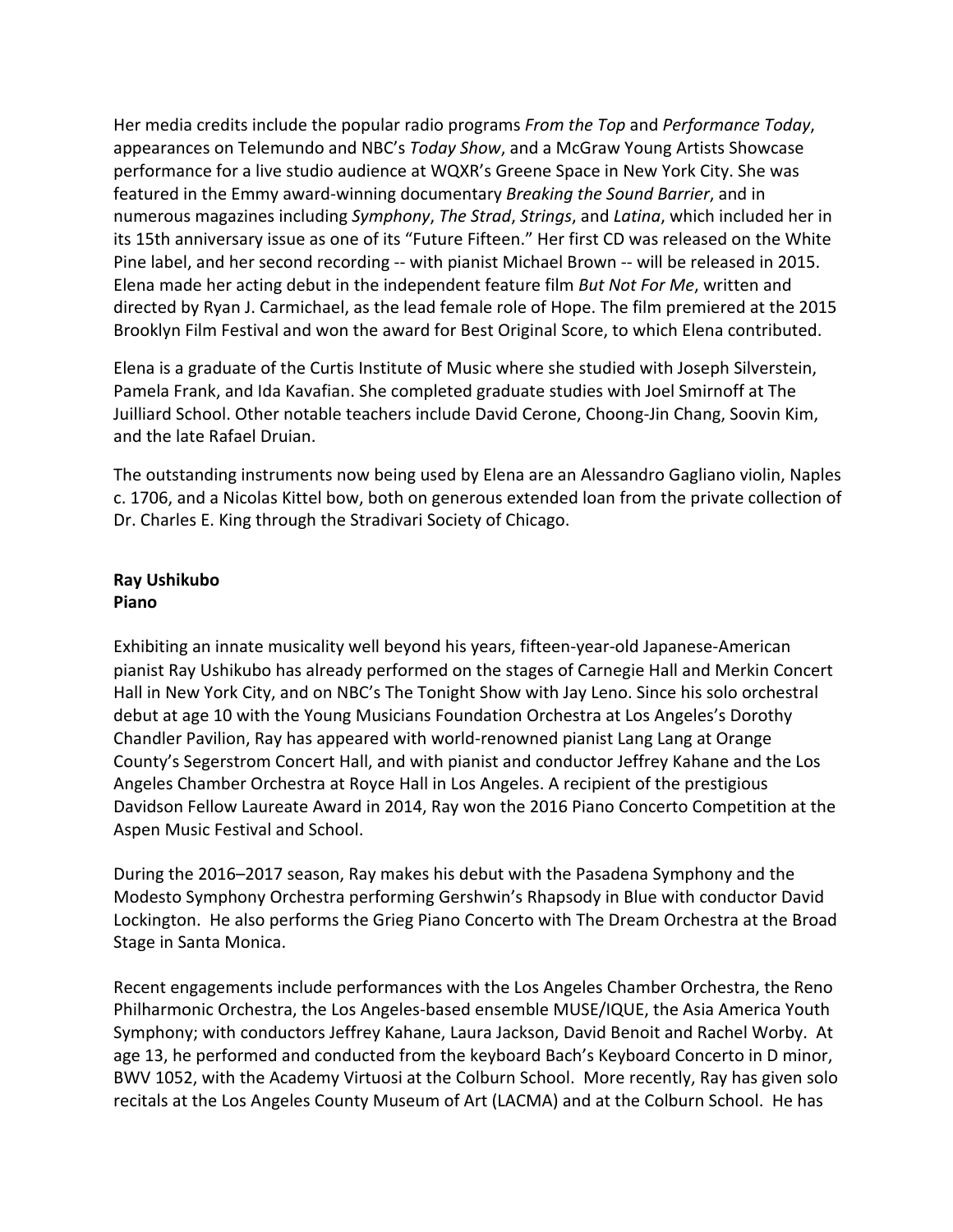also been a featured guest artist on Rob Kapilow's What Makes It Great? series at the Cerritos Center for the Performing Arts, on San Diego's Mainly Mozart's series Mozart & the Mind, and at the Griffith Observatory as part of the Los Angeles Philharmonic's Immortal Beloved celebration, where he performed Beethoven's Moonlight Sonata.

Also an accomplished violinist, Ray loves to perform for people and has done so in a variety of settings. In August 2015 he made a special appearance as piano and violin soloist in a concert presented by Grand Performances in Los Angeles. The program featured Ray performing traditional classical works alongside jazz pianist Alfredo Rodriguez and electronic musician Daedalus, who "remixed" improvised versions of the classical works, crossing the genres of classical, electronic music, and jazz. Ray also joined both artists in an improvisatory encore. He has performed as violin soloist at the Los Angeles Chamber Orchestra's 2014 Gala celebration, "StradFest," and with the New West Symphony as part of their Symphonic Adventures Program. Ray performed as piano soloist at the Los Angeles Japanese American Cultural & Community Center 

(JACCC) for a peace ceremony honoring Hiroshima atomic bomb victims.

A 2014 Davidson Fellow Laureate, Ray was awarded \$50,000 by the Davidson Institute for his music project "Circle of Life in Music." Other awards include first prize at the first Steinway Concerto Competition at the 2015 Colburn Music Academy Piano Festival, the Young Artists Piano Prize at the 2013 Mondavi Young Artists Competition, the 2012 Steinway Prize for the best performance of a Beethoven Sonata, and first prize at the 2010 International Russian Music Piano Competition. Ray was a Gold Prize winner in the 2009 AADGT International Music Competition for piano and violin, leading to his Carnegie Hall debut.

Ray has been featured several times on the nationally syndicated radio program From the Top, and was named one of their Jack Kent Cooke Young Artists. Ray has also been a featured speaker at TEDx Redmond.

Since 2010, Ray has studied piano with Ory Shihor at the Colburn School's Music Academy, a pre-college program designed to prepare extraordinary young artists for careers as wellrounded professional musicians, where he is a Camille and Arnon Adar Scholar. At the Music Academy, he also studies violin with Robert Lipsett. He has attended the Aspen Music Festival and School and the Innsbrook Institute Summer Music Academy. Ray's other interests include math, wakeboarding, watching action movies, and Mercedes Benz automobiles.

### **William Hagen Violin**

Twenty-three-year-old violinist William Hagen is the third prize winner of the 2015 Queen Elisabeth Competition (the highest ranking American since 1985). Having captured the attention of the Belgian press and public during the competition, William has been hailed as a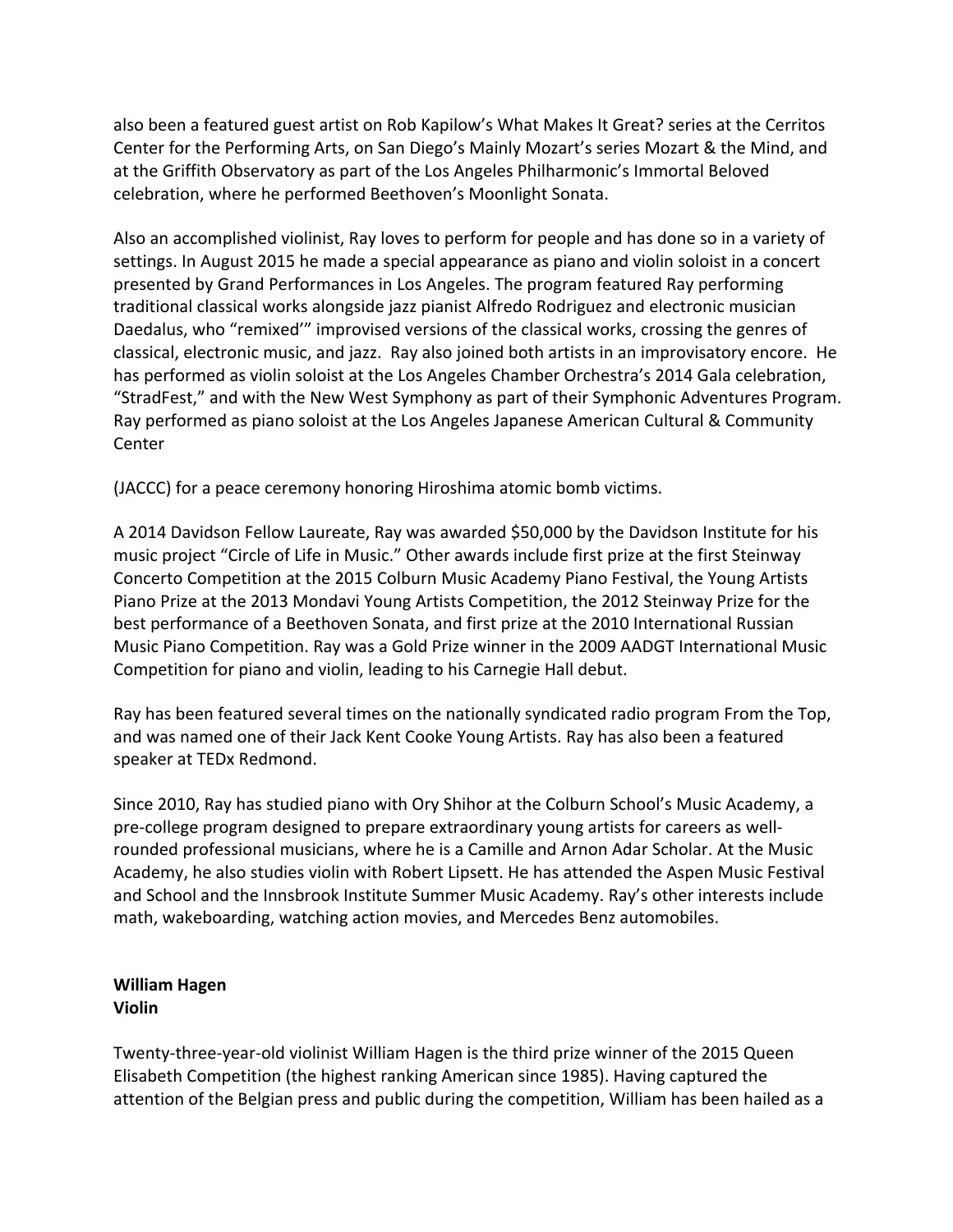"brilliant virtuoso...a standout" (The Dallas Morning News) with "an intellectual command of line and score, and just the right amount of power" (violinist.com) who "plays with an obvious and sincere love for the very act of music making" (North Texas Performing Arts News). Already a seasoned performer on concert stages around the United States and abroad, William's 2016– 2017 season includes debuts with the Oregon and Pasadena symphonies and recitals at Ravinia and the Center for Fine Arts in Brussels, among others.

Since his professional debut at age nine with the Utah Symphony and Keith Lockhart conducting, William has performed with conductors Marin Alsop, Christian Arming, Plácido Domingo, Miguel Harth-Bedoya, Fabio Mechetti, Ludovic Morlot, Ward Stare, Michael Stern, Michel Tabachnik, Arie van Beek, and Hugh Wolff; and with the symphony orchestras of Albany, Fort Worth, Jacksonville, St. Louis, and Shreveport; the Utah Symphony; the Buffalo Philharmonic Orchestra; and with the Aspen Philharmonic at the Aspen Music Festival. Abroad, he has performed with the Brussels Philharmonic, the National Orchestra of Belgium, the ORF Radio-Sinfonieorchester, the Sofia Philharmonic Orchestra (Bulgaria), and with the Orchestre Philharmonique Royal de Liège in a tour of Belgium. He has also performed in Japan with the Yokohama Sinfonietta and the Sendai Philharmonic Orchestra. Recent performances include return engagements with the Utah Symphony (Deer Valley Music Festival), Jacksonville Symphony Orchestra, and the Aspen Music Festival and School; recitals in Brussels, Los Angeles, Tokyo, and at the Colmar Festival (France); and performances with Gidon Kremer, Christian Tetzlaff, and Steven Isserlis as part of the Chamber Music Connects the World festival at the Kronberg Academy (Germany).

Active and enthusiastic as a chamber musician, William has performed with the Jupiter Symphony Chamber Players in New York City, the Colburn Chamber Music Society in Los Angeles, and at the Aspen Music Festival and School with artists such as Veronika Eberle, Narek Hakhnazaryan, Edgar Meyer, Steven Osborne, Orli Shaham, Robert Spano, Joaquin Valdepeñas, and Joyce Yang. William has also had the privilege of performing Mozart's Sonata K. 454 with pianist Menahem Pressler in Los Angeles.

A native of Utah, William first heard the violin at the age of 3 and began lessons at the age of 4. At age 10, he entered the studio of Robert Lipsett at the Colburn Community School of Performing Arts, commuting to Los Angeles every week for lessons. After studying with Itzhak Perlman at The Juilliard School for two years, William returned to Los Angeles in 2012 to continue studying with Robert Lipsett at the Colburn Conservatory of Music. In Fall 2016, William joins the prestigious Kronberg Academy in Germany. He is an alumnus of the Verbier Academy and the Perlman Music Program, and spent many summers at the Aspen Music Festival and School. William plays on an Andrea Guarneri violin (Cremona, c. 1675.)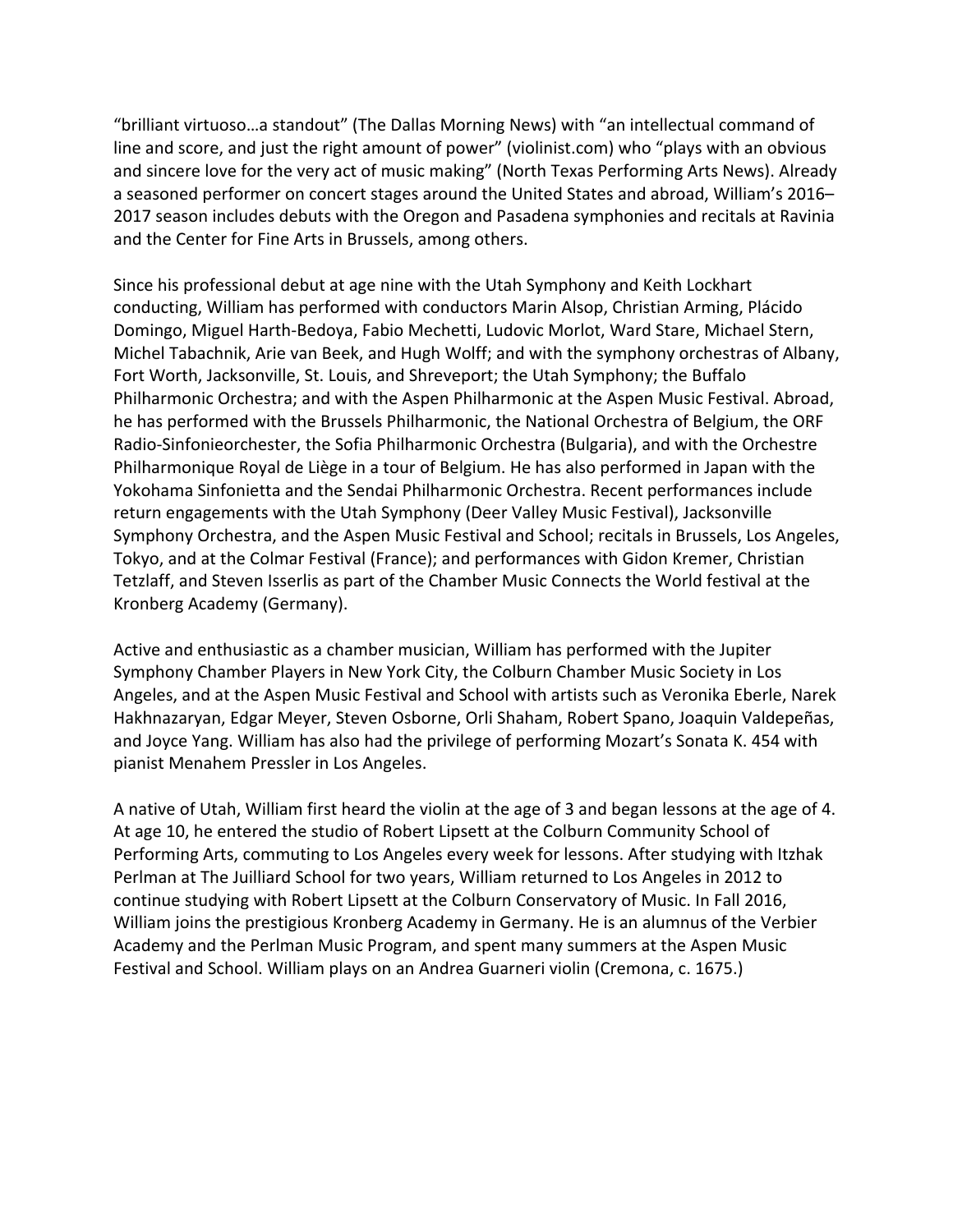## **Natasha Paremski Piano**

"Comparisons with Argerich should not be given lightly, but Paremski is so clearly of the same temperament and technique that it is unavoidable here."  $-$  American Record Guide

With her consistently striking and dynamic performances, pianist Natasha Paremski reveals astounding virtuosity and voracious interpretive abilities. She continues to generate excitement from all corners as she wins over audiences with her musical sensibility and flawless technique.

Born in Moscow, Natasha moved to the United-States at the age of 8 and became a US citizen shortly thereafter. She is now based in New York.

Natasha was awarded several very prestigious artist prizes at a very young age, including the Gilmore Young Artists prize in 2006 at the age of 18, the Prix Montblanc in 2007, the Orpheum Stiftung Prize in Switzerland. In September 2010, she was awarded the Classical Recording Foundation's Young Artist of the Year.

Her first recital album was released in 2011 and it debuted at No. 9 on the Billboard Traditional Classical chart. In 2012 she recorded Tchaikovsky's first concerto and Rachmaninoff's Paganini Rhapsody with the Royal Philharmonic Orchestra and Fabien Gabel on the orchestra's label distributed by Naxos.

Natasha has performed with major orchestras in North America including Dallas Symphony Orchestra, Los Angeles Philharmonic Orchestra, San Francisco Symphony Orchestra, San Diego Symphony, Toronto Symphony, Baltimore Symphony, Houston Symphony, NAC Orchestra in Ottawa, Nashville Symphony, Virginia Symphony, Oregon Symphony, Colorado Symphony, and Minnesota Orchestra. She tours extensively in Europe with such orchestras as the Royal Philharmonic Orchestra, Bournemouth Symphony Orchestra, Vienna's Tonkünstler Orchester, Royal Scottish National Orchestra, Orchestre de Bretagne, the Orchestre de Nancy, Royal Liverpool Philharmonic Orchestra, Tonhalle Orchester in Zurich, Moscow Philharmonic, under the direction of conductors including Peter Oundjian, Andres Orozco-Estrada, Jeffrey Kahane, James Gaffigan, Dmitri Yablonski, Tomas Netopil, JoAnn Falletta, Fabien Gabel, and Andrew Litton. Natasha has toured with Gidon Kremer and the Kremerata Baltica in Latvia, Benelux, the UK and Austria and performed with the National Taiwan Symphony Orchestra in Taipei.

Natasha has given recitals at London's Wigmore Hall, the Auditorium du Louvre in Paris, Schloss Elmau, Mecklenburg-Vorpommern Festival, Verbier Festival, Seattle's Meany Hall, Kansas City's Harriman Jewell Series, Santa Fe's Lensic Theater, Ludwigshafen BASF Series, Teatro Colon in Buenos Aires, Tokyo's Musashino Performing Arts Center and on the Rising Stars Series of Gilmore and Ravinia Festivals.

With a strong focus on new music, Natasha's growing repertoire reflects an artistic maturity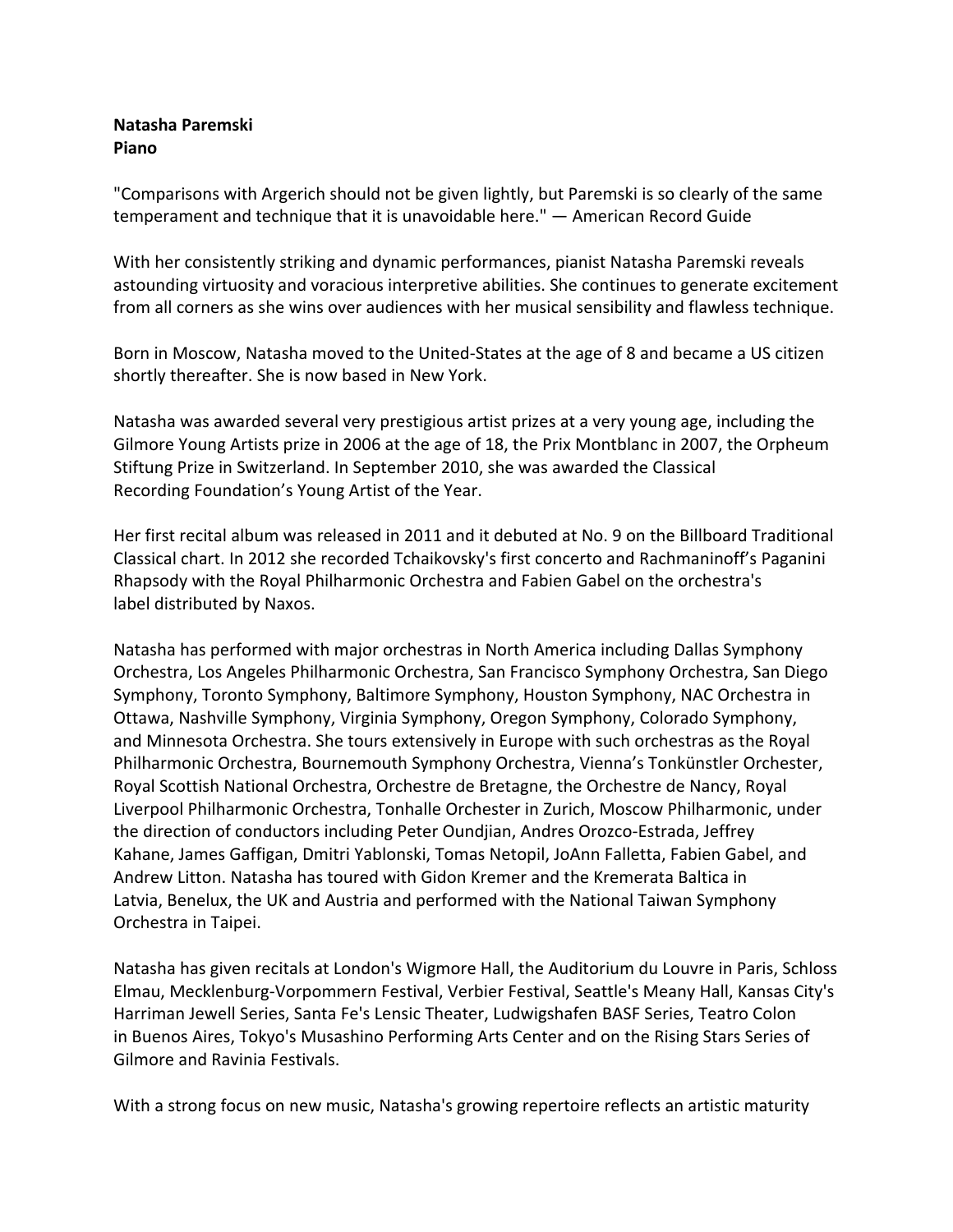beyond her years. In the 2010-11 season, she played the world premiere of a sonata written for her by Gabriel Kahane, which was also included in her solo album. At the suggestion of John Corigliano, Natasha brought her insight and depth to his Piano Concerto with the Colorado Symphony. In recital, she has played several pieces by noted composer and pianist Fred Hersch.

Natasha continues to extend her performance activity and range beyond the traditional concert hall. In December 2008, she was the featured pianist in choreographer Benjamin Millepied's Danse Concertantes at New York's Joyce Theater. She was featured in a major two-part film for BBC Television on the life and work of Tchaikovsky, shot on location in St. Petersburg, performing excerpts from Tchaikovsky's First Piano Concerto and other works. In the winter of 2007, Natasha participated along with Simon Keenlyside and Maxim Vengerov in the filming of Twin Spirits, a project starring Sting and Trudie Styler that explores the music and writing of Robert and Clara Schumann, which was released on DVD. She has performed in the project live several times with the co-creators in New York and the UK, directed by John Caird, the original director/adaptor of the musical Les Misérables.

Natasha began her piano studies at the age of 4 with Nina Malikova at Moscow's Andreyev School of Music. She then studied at San Francisco Conservatory of Music before moving to New York to study with Pavlina Dokovska at Mannes College of Music, from which she graduated in 2007. Natasha made her professional debut at age nine with the El Camino Youth Symphony in California. At the age of fifteen she debuted with Los Angeles Philharmonic and recorded two discs with Moscow Philharmonic Orchestra under Dmitry Yablonsky, the first featuring Anton Rubinstein's Piano Concerto No. 4 coupled with Rachmaninoff's Paganini Rhapsody and the second featuring all of Chopin's shorter works for piano and orchestra.

## **Rachel Barton Pine Violin**

In both art and life, violinist Rachel Barton Pine has an extraordinary ability to connect with people. Celebrated as a leading interpreter of great classical and contemporary works, her performances combine her innate gift for emotional communication and her scholarly fascination with historical research. She plays with passion and conviction across an extensive repertoire, thrilling audiences worldwide with her dazzling technique, lustrous tone, and infectious joy in music-making.

During the 2015-16 season, Pine will perform concertos by Beethoven, Brahms, Bruch, Dvorak, Fairouz, Mozart, Sibelius and Vivaldi, with orchestras including the Santa Rosa Symphony, the New Mexico Philharmonic, and the Flagstaff, Windsor, and Gainesville Symphony Orchestras. She will continue her recital tour of the Six Bach Sonatas and Partitas for Unaccompanied Violin in Gainesville, FL and Washington, D.C.

In March, 2016 Avie Records will release Pine's performance of J.S. Bach's Six Sonatas and Partitas for Violin. Pine recently celebrated the release of her debut Avie album: *Mozart:*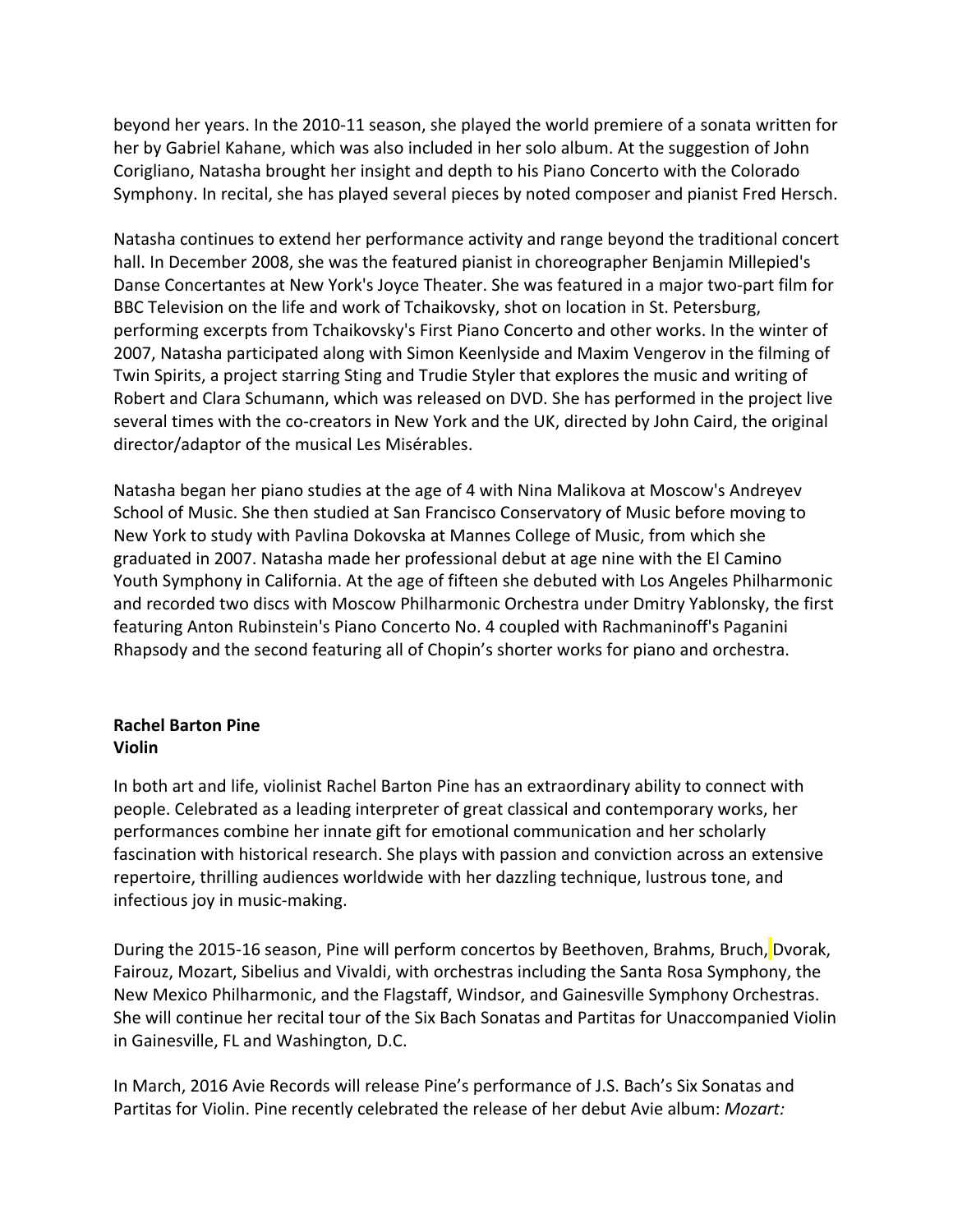*Complete Violin Concerto, Sinfonia Concertante,* with conductor Sir Neville Marriner and The Academy of St Martin in the Fields. In September 2015, Cedille Records releases her recording of Vivaldi: The Complete Viola D'Amore Concertos with Ars Antigua.

This season a high-definition, life size video of Pine playing and being interviewed will be the culminating installation of "Stradivarius: Origins and Legacy of the Greatest Violin Maker," a new exhibit of treasures made by master violin makers including Andrea Amati, Guarneri del Gesù, and Antonio Stradivari debuting at the Musical Instrument Museum in Phoenix, AZ.

Pine has appeared as a soloist with many of North America's most prestigious ensembles, including the Chicago, Montreal, Atlanta, San Diego, Baltimore, St. Louis and Dallas Symphonies; Buffalo and Rochester Philharmonics, and the Philadelphia and Louisville Orchestras. Overseas, she has performed with the Vienna, New Zealand, Iceland and Budapest Symphonies; the Royal Scottish and Belgian National Orchestras; the Mozarteum, Scottish and Israel Chamber Orchestras; the Royal, Calgary and Russian Philharmonics, and the Netherlands Radio Kamer Filharmonie. She has played for-the President of Ghana and the President of Singapore, as well as for the Justices of the U.S. Supreme Court.

Pine has worked with many renowned conductors, including Charles Dutoit, John Nelson, Zubin Mehta, Erich Leinsdorf, Neeme Järvi, Marin Alsop, Placido Domingo, and Semyon Bychkov, and with such leading artists as Daniel Barenboim, Christoph Eschenbach, William Warfield, Christopher O'Riley, and Mark O'Connor.

She has collaborated with many contemporary composers including Augusta Read Thomas, John Corigliano, Luis Jorge González, José Serebrier, and Mohammed Fairouz. She premiered "Rush" for solo violin by Thomas, as well as the "Native Informant" Sonata for Solo Violin, and the "Al-Andalus" Violin Concerto by Fairouz, and offered the Panamanian premiere of Roque Cordero's 1962 Violin Concerto.

Her past festival appearances have included Marlboro, Wolf Trap, Vail, Ravinia, Davos, and Salzburg. Pine gave the world premieres of the last movement of Samuel Barber's long-lost 1928 Violin Sonata in 2009, and a sonata fragment by Beethoven in 2005.

In addition to her mixed recital programs, Pine has regularly given single evening performances of the six Bach Sonatas and Partitas, the 24 Paganini Caprices, and the complete Brahms Sonatas.

In 2009, Carl Fischer published *The Rachel Barton Pine Collection*, a collection of original compositions, arrangements, cadenzas, and editions penned or arranged by Pine, which made her the only living artist and first woman to join great musicians like Fritz Kreisler and Jascha Heifetz in Carl Fischer's Masters Collection series.

Pine has a prolific discography of 30 CDs on the Avie, Cedille, Warner Classics, and Dorian